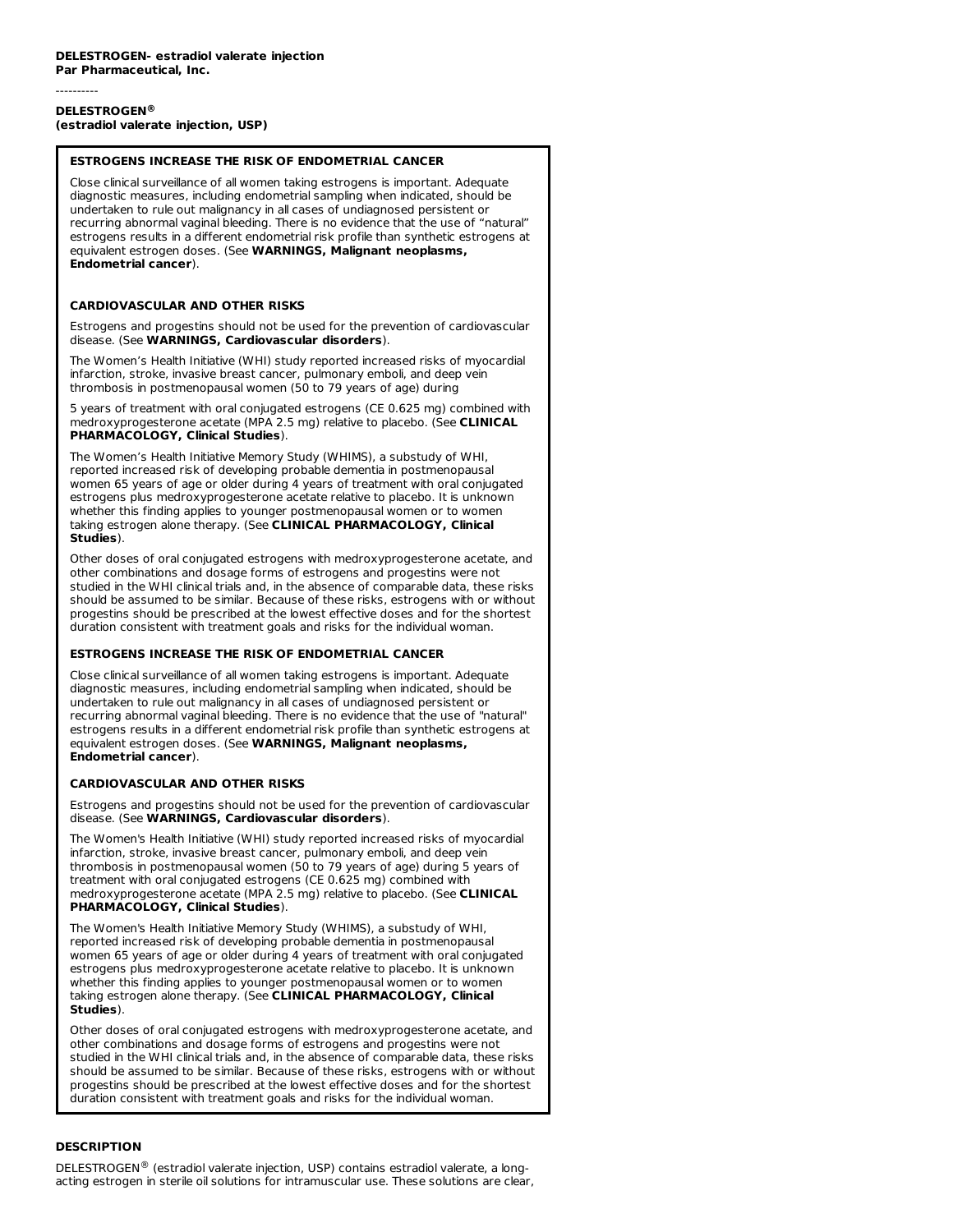acting estrogen in sterile oil solutions for intramuscular use. These solutions are clear, colorless to pale yellow. Formulations (per mL): 10 mg estradiol valerate in a vehicle containing 5 mg chlorobutanol (chloral derivative/preservative) and 915 mg sesame oil; 20 mg estradiol valerate in a vehicle containing 224 mg benzyl benzoate, 20 mg benzyl alcohol (preservative), and 730 mg castor oil; 40 mg estradiol valerate in a vehicle containing 447 mg benzyl benzoate, 20 mg benzyl alcohol, and 522 mg castor oil.

Estradiol valerate is designated chemically as estra-1,3,5(10)-triene-3, 17-diol(17β)-, 17 pentanoate. Graphic formula:



**C23H32O3 MW 356.50**

#### **CLINICAL PHARMACOLOGY**

Endogenous estrogens are largely responsible for the development and maintenance of the female reproductive system and secondary sexual characteristics. Although circulating estrogens exist in a dynamic equilibrium of metabolic interconversions, estradiol is the principal intracellular human estrogen and is substantially more potent than its metabolites, estrone and estriol, at the receptor level.

The primary source of estrogen in normally cycling adult women is the ovarian follicle, which secretes 70 to 500 mcg of estradiol daily, depending on the phase of the menstrual cycle. After menopause, most endogenous estrogen is produced by conversion of androstenedione, secreted by the adrenal cortex, to estrone by peripheral tissues. Thus, estrone and the sulfate conjugated form, estrone sulfate, are the most abundant circulating estrogens in postmenopausal women.

Estrogens act through binding to nuclear receptors in estrogen-responsive tissues. To date, two estrogen receptors have been identified. These vary in proportion from tissue to tissue.

Circulating estrogens modulate the pituitary secretion of the gonadotropins, luteinizing hormone (LH) and follicle stimulating hormone (FSH), through a negative feedback mechanism. Estrogens act to reduce the elevated levels of these hormones seen in postmenopausal women.

#### **Pharmacokinetics**

#### **Absorption**

Estrogens used in therapy are well absorbed through the skin, mucous membranes, and gastrointestinal tract. When applied for a local action, absorption is usually sufficient to cause systemic effects. When conjugated with aryl and alkyl groups for parenteral administration, the rate of absorption of oily preparations is slowed with a prolonged duration of action, such that a single intramuscular injection of estradiol valerate or estradiol cypionate is absorbed over several weeks.

#### **Distribution**

The distribution of exogenous estrogens is similar to that of endogenous estrogens. Estrogens are widely distributed in the body and are generally found in higher concentrations in the sex hormone target organs. Estrogens circulate in the blood largely bound to sex hormone binding globulin (SHBG) and albumin.

#### **Metabolism**

Exogenous estrogens are metabolized in the same manner as endogenous estrogens. Circulating estrogens exist in a dynamic equilibrium of metabolic interconversions. These transformations take place mainly in the liver. Estradiol is converted reversibly to estrone, and both can be converted to estriol, which is the major urinary metabolite. Estrogens also undergo enterohepatic recirculation via sulfate and glucuronide conjugation in the liver, biliary secretion of conjugates into the intestine, and hydrolysis in the gut followed by reabsorption. In postmenopausal women, a significant proportion of the circulating estrogens exist as sulfate conjugates, especially estrone sulfate, which serves as a circulating reservoir for the formation of more active estrogens.

When given orally, naturally-occurring estrogens and their esters are extensively metabolized (first pass effect) and circulate primarily as estrone sulfate, with smaller amounts of other conjugated and unconjugated estrogenic species. This results in limited oral potency. By contrast, synthetic estrogens, such as ethinyl estradiol and the nonsteroidal estrogens, are degraded very slowly in the liver and other tissues, which results in their high intrinsic potency. Estrogen drug products administered by non-oral routes are not subject to first-pass metabolism, but also undergo significant hepatic uptake, metabolism, and enterohepatic recycling.

#### **Excretion**

Estradiol, estrone, and estriol are excreted in the urine along with glucuronide and sulfate conjugates.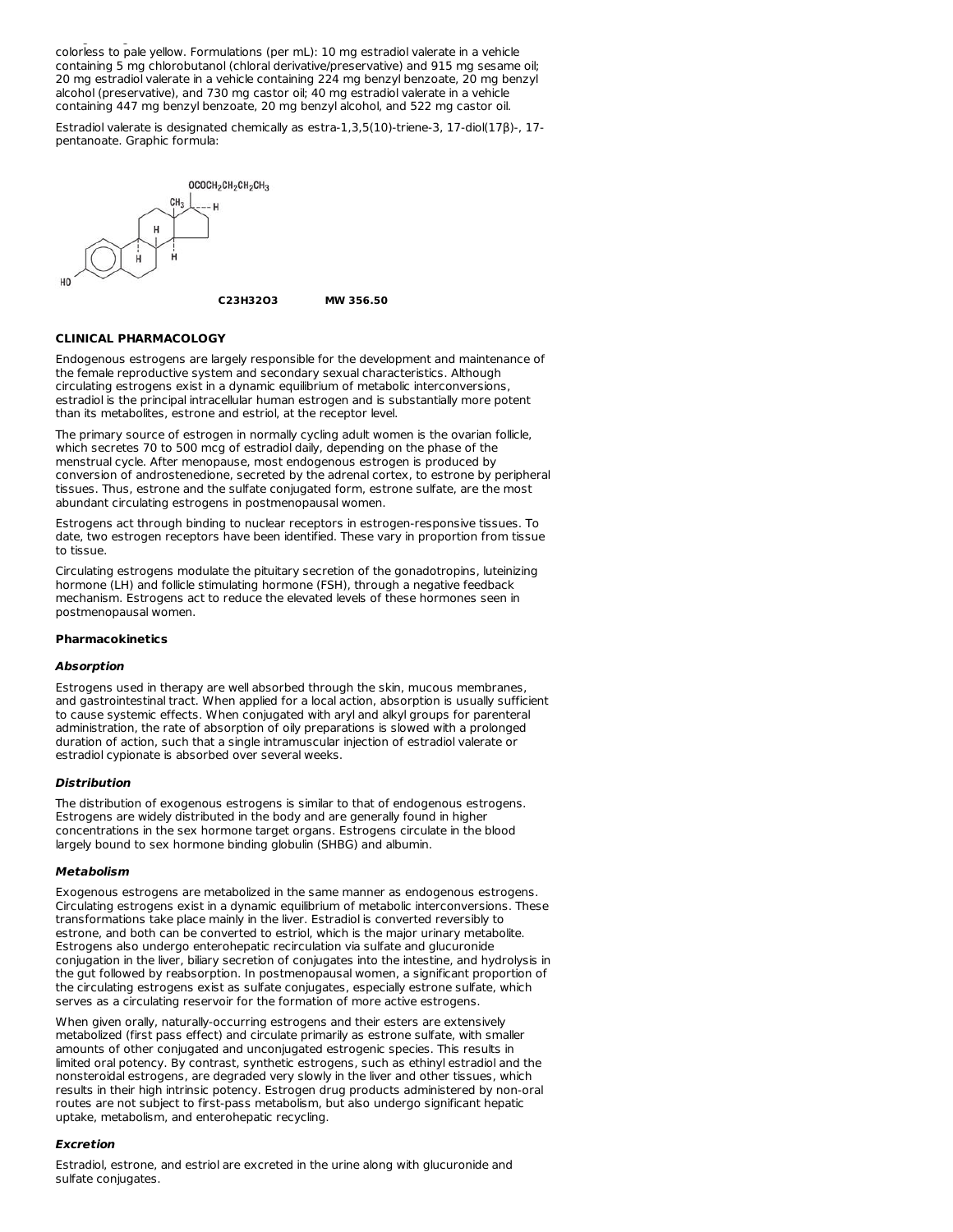#### **Drug Interactions**

In vitro and in vivo studies have shown that estrogens are metabolized partially by cytochrome P450 3A4 (CYP3A4). Therefore, inducers or inhibitors of CYP3A4 may affect estrogen drug metabolism. Inducers of CYP3A4 such as St. John's Wort preparations (Hypericum perforatum), phenobarbital, carbamazepine, and rifampin may reduce plasma concentrations of estrogens, possibly resulting in a decrease in therapeutic effects and/or changes in the uterine bleeding profile. Inhibitors of CYP3A4 such as erythromycin, clarithromycin, ketoconazole, itraconazole, ritonavir and grapefruit juice may increase plasma concentrations of estrogens and may result in side effects.

## **Clinical Studies**

#### **Women's Health Initiative Studies**

The Women's Health Initiative (WHI) enrolled a total of 27,000 predominantly healthy postmenopausal women to assess the risks and benefits of either the use of oral 0.625 mg conjugated estrogens (CE) per day alone or the use of oral 0.625 mg conjugated estrogens plus 2.5 mg medroxyprogesterone acetate (MPA) per day compared to placebo in the prevention of certain chronic diseases. The primary endpoint was the incidence of coronary heart disease (CHD) (nonfatal myocardial infarction and CHD death), with invasive breast cancer as the primary adverse outcome studied. A "global index" included the earliest occurrence of CHD, invasive breast cancer, stroke, pulmonary embolism (PE), endometrial cancer, colorectal cancer, hip fracture, or death due to other cause. The study did not evaluate the effects of CE or CE/MPA on menopausal symptoms.

The CE/MPA substudy was stopped early because, according to the predefined stopping rule, the increased risk of breast cancer and cardiovascular events exceeded the specified benefits included in the "global index." Results of the CE/MPA substudy, which included 16,608 women (average age of 63 years, range 50 to 79; 83.9% White, 6.5% Black, 5.5% Hispanic), after an average follow-up of 5.2 years are presented in Table 1 below:

#### **Table 1. RELATIVE AND ABSOLUTE RISK SEEN IN THE CE/MPA SUBSTUDY OF WHI \***

| Event <sup>†</sup>                                         | <b>Relative Risk</b><br>CE/MPA vs placebo at 5.2<br>Years (95% CI <sup>‡</sup> ) | <b>Placebo</b><br>$n = 8102$ | <b>CE/MPA</b><br>$n = 8506$<br><b>Absolute Risk per</b><br>10,000 Person-years |
|------------------------------------------------------------|----------------------------------------------------------------------------------|------------------------------|--------------------------------------------------------------------------------|
| CHD events                                                 | $1.29(1.02-1.63)$                                                                | 30                           | 37                                                                             |
| Non-fatal MI                                               | 1.32 (1.02-1.72)                                                                 | 23                           | 30                                                                             |
| CHD death                                                  | 1.18 (0.70-1.97)                                                                 | 6                            | $\overline{7}$                                                                 |
| Invasive breast cancer <sup>§</sup>                        | 1.26 (1.00-1.59)                                                                 | 30                           | 38                                                                             |
| <b>Stroke</b>                                              | 1.41 (1.07-1.85)                                                                 | 21                           | 29                                                                             |
| Pulmonary embolism                                         | $2.13(1.39-3.25)$                                                                | 8                            | 16                                                                             |
| Colorectal cancer                                          | $0.63(0.43-0.92)$                                                                | 16                           | 10                                                                             |
| Endometrial cancer                                         | $0.83(0.47-1.47)$                                                                | 6                            | 5                                                                              |
| Hip fracture                                               | $0.66(0.45-0.98)$                                                                | 15                           | 10                                                                             |
| Death due to causes other<br>than the events above         | $0.92(0.74-1.14)$                                                                | 40                           | 37                                                                             |
| Global Index <sup>†</sup>                                  | 1.15 (1.03-1.28)                                                                 | 151                          | 170                                                                            |
| Deep vein thrombosis <sup>1</sup>                          | 2.07 (1.49-2.87)                                                                 | 13                           | 26                                                                             |
| Vertebral fractures <sup>1</sup>                           | $0.66(0.44-0.98)$                                                                | 15                           | 9                                                                              |
| Other osteoporotic fractures <sup>1</sup> 0.77 (0.69-0.86) |                                                                                  | 170                          | 131                                                                            |

For those outcomes included in the "global index," the absolute excess risks per 10,000 women-years in the group treated with CE/MPA were 7 more CHD events, 8 more strokes, 8 more PEs, and 8 more invasive breast cancers, while absolute risk reductions per 10,000 women-years were 6 fewer colorectal cancers and 5 fewer hip fractures. The absolute excess risk of events included in the "global index" was 19 per 10,000 women-years. There was no difference between the groups in terms of all-cause mortality. (See **BOXED WARNING**, **WARNINGS**, and **PRECAUTIONS**).

#### **Women's Health Initiative Memory Study**

The Women's Health Initiative Memory Study (WHIMS), a substudy of WHI, enrolled 4,532 predominantly healthy postmenopausal women 65 years of age and older (47%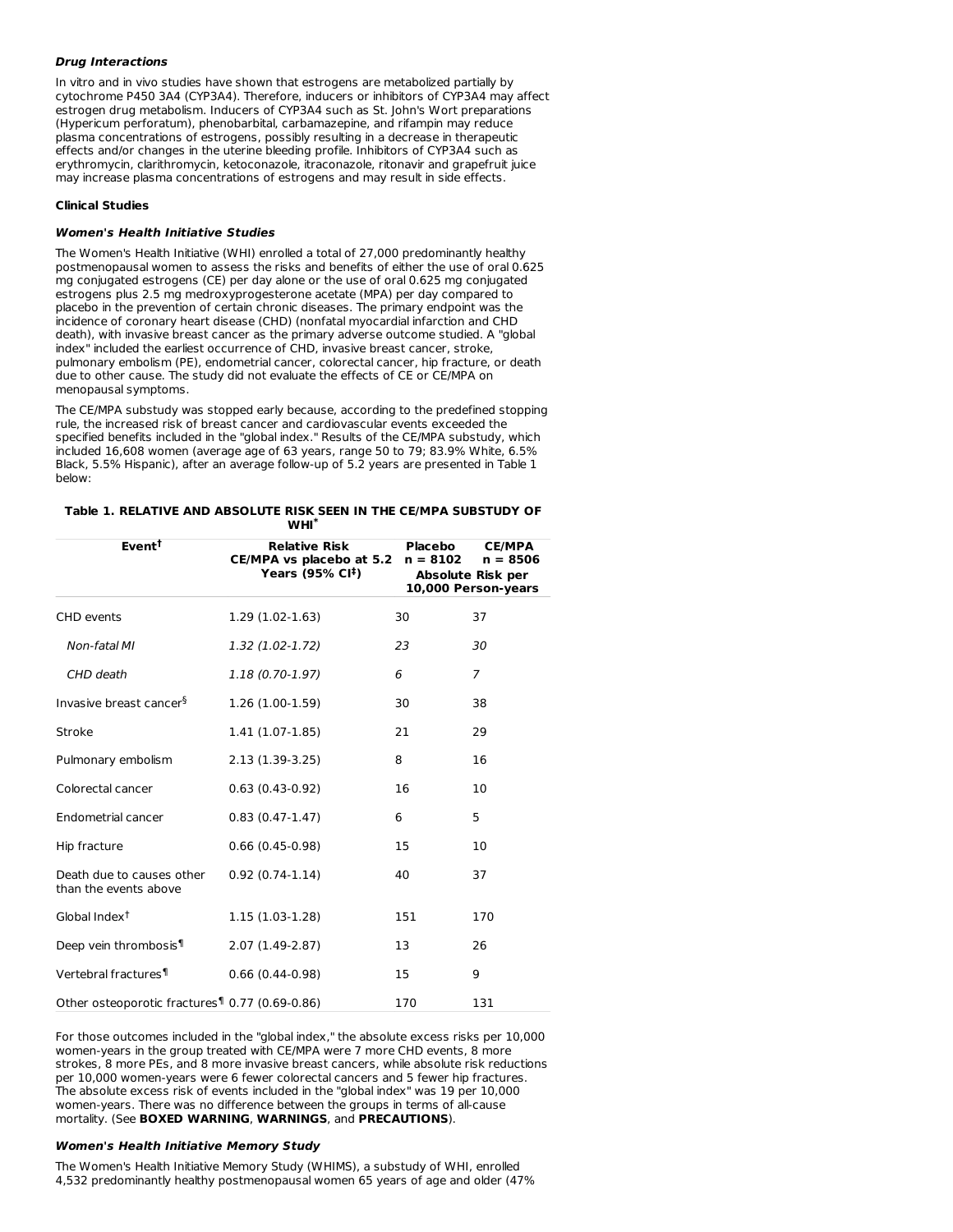were age 65 to 69 years, 35% were 70 to 74 years, and 18% were 75 years of age and older) to evaluate the effects of CE/MPA (0.625 mg conjugated estrogens plus 2.5 mg medroxyprogesterone acetate) on the incidence of probable dementia (primary outcome) compared with placebo.

After an average follow-up of 4 years, 40 women in the estrogen/progestin group (45 per 10,000 women-years) and 21 in the placebo group (22 per 10,000 women-years) were diagnosed with probable dementia. The relative risk of probable dementia in the hormone therapy group was 2.05 (95% CI, 1.21 to 3.48) compared to placebo. Differences between groups became apparent in the first year of treatment. It is unknown whether these findings apply to younger postmenopausal women. (See **BOXED WARNING** and **WARNINGS, Dementia**).

#### **INDICATIONS AND USAGE**

DELESTROGEN (estradiol valerate injection, USP) is indicated in the:

1. Treatment of moderate to severe vasomotor symptoms associated with the menopause.

2. Treatment of moderate to severe symptoms of vulvar and vaginal atrophy associated with the menopause. When prescribing solely for the treatment of symptoms of vulvar and vaginal atrophy, topical vaginal products should be considered.

3. Treatment of hypoestrogenism due to hypogonadism, castration or primary ovarian failure.

4. Treatment of advanced androgen-dependent carcinoma of the prostate (for palliation only).

# **CONTRAINDICATIONS**

DELESTROGEN should not be used in women with any of the following conditions:

1. Undiagnosed abnormal genital bleeding.

- 2. Known, suspected, or history of cancer of the breast.
- 3. Known or suspected estrogen-dependent neoplasia.

4. Active deep vein thrombosis, pulmonary embolism or a history of these conditions.

5. Active or recent (e.g., within the past year) arterial thromboembolic disease (e.g., stroke, myocardial infarction).

6. Liver dysfunction or disease.

7. DELESTROGEN should not be used in patients with known hypersensitivity to its ingredients.

8. Known or suspected pregnancy. There is no indication for DELESTROGEN in pregnancy. There appears to be little or no increased risk of birth defects in children born to women who have used estrogens and progestins from oral contraceptives inadvertently during early pregnancy. (See **PRECAUTIONS**).

#### **WARNINGS**

#### See **BOXED WARNINGS.**

The use of unopposed estrogens in women who have a uterus is associated with an increased risk of endometrial cancer.

#### **1. Cardiovascular disorders**

Estrogen and estrogen/progestin therapy has been associated with an increased risk of cardiovascular events such as myocardial infarction and stroke, as well as venous thrombosis and pulmonary embolism (venous thromboembolism or VTE). Should any of these occur or be suspected, estrogens should be discontinued immediately.

Risk factors for arterial vascular disease (e.g., hypertension, diabetes mellitus, tobacco use, hypercholesterolemia, and obesity) and/or venous thromboembolism (e.g., personal history or family history of VTE, obesity, and systemic lupus erythematosus) should be managed appropriately.

## **a. Coronary heart disease and stroke**

In the Women's Health Initiative (WHI) study, an increase in the number of myocardial infarctions and strokes has been observed in women receiving CE compared to placebo. These observations are preliminary. (See **CLINICAL PHARMACOLOGY, Clinical Studies**).

In the CE/MPA substudy of WHI, an increased risk of coronary heart disease (CHD) events (defined as non-fatal myocardial infarction and CHD death) was observed in women receiving CE/MPA compared to women receiving placebo (37 vs. 30 per 10,000 women-years). The increase in risk was observed in year one and persisted.

In the same substudy of WHI, an increased risk of stroke was observed in women receiving CE/MPA compared to women receiving placebo (29 vs. 21 per 10,000 womenyears). The increase in risk was observed after the first year and persisted.

In postmenopausal women with documented heart disease (n=2,763, average age 66.7 years) a controlled clinical trial of secondary prevention of cardiovascular disease (Heart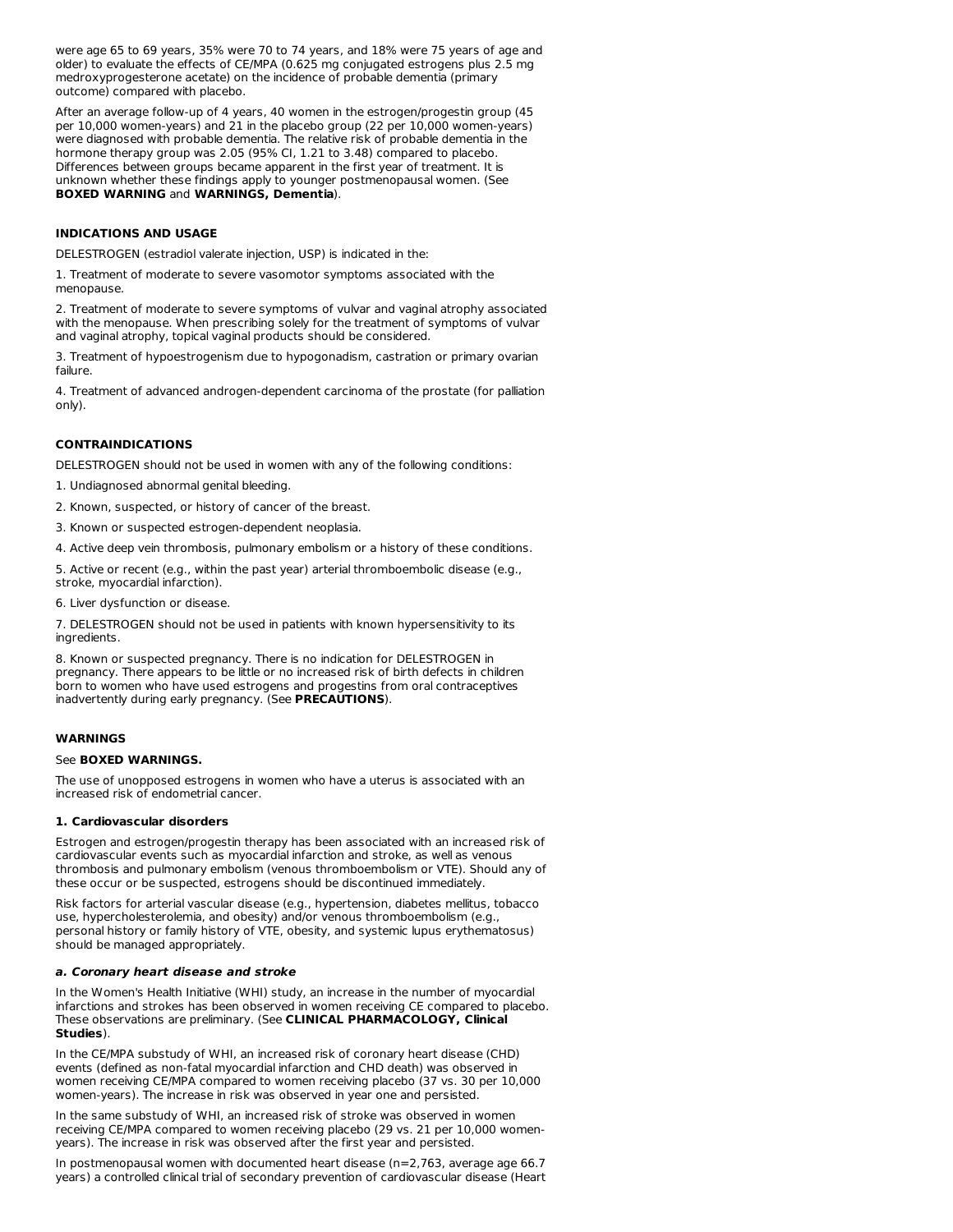and Estrogen/Progestin Replacement Study; HERS) treatment with CE/MPA (0.625mg/2.5mg per day) demonstrated no cardiovascular benefit. During an average follow-up of 4.1 years, treatment with CE/MPA did not reduce the overall rate of CHD events in postmenopausal women with established coronary heart disease. There were more CHD events in the CE/MPA-treated group than in the placebo group in year 1, but not during the subsequent years. Two thousand three hundred and twenty one women from the original HERS trial agreed to participate in an open label extension of HERS, HERS II. Average follow-up in HERS II was an additional 2.7 years, for a total of 6.8 years overall. Rates of CHD events were comparable among women in the CE/MPA group and the placebo group in HERS, HERS II, and overall.

Large doses of estrogen (5 mg conjugated estrogens per day), comparable to those used to treat cancer of the prostate and breast, have been shown in a large prospective clinical trial in men to increase the risks of nonfatal myocardial infarction, pulmonary embolism, and thrombophlebitis.

#### **b. Venous thromboembolism (VTE)**

In the Women's Health Initiative (WHI) study, an increase in VTE has been observed in women receiving CE compared to placebo. These observations are preliminary. (See **CLINICAL PHARMACOLOGY, Clinical Studies**.)

In the CE/MPA substudy of WHI, a 2-fold greater rate of VTE, including deep venous thrombosis and pulmonary embolism, was observed in women receiving CE/MPA compared to women receiving placebo. The rate of VTE was 34 per 10,000 womenyears in the CE/MPA group compared to 16 per 10,000 women-years in the placebo group. The increase in VTE risk was observed during the first year and persisted.

If feasible, estrogens should be discontinued at least 4 to 6 weeks before surgery of the type associated with an increased risk of thromboembolism, or during periods of prolonged immobilization.

#### **2. Malignant neoplasms**

#### **a. Endometrial cancer**

The use of unopposed estrogens in women with intact uteri has been associated with an increased risk of endometrial cancer. The reported endometrial cancer risk among unopposed estrogen users is about 2- to 12-fold greater than in non-users, and appears dependent on duration of treatment and on estrogen dose. Most studies show no significant increased risk associated with use of estrogens for less than one year. The greatest risk appears associated with prolonged use, with increased risks of 15- to 24-fold for five to ten years or more and this risk has been shown to persist for at least 8 to 15 years after estrogen therapy is discontinued.

Clinical surveillance of all women taking estrogen/progestin combinations is important. Adequate diagnostic measures, including endometrial sampling when indicated, should be undertaken to rule out malignancy in all cases of undiagnosed persistent or recurring abnormal vaginal bleeding. There is no evidence that the use of natural estrogens results in a different endometrial risk profile than synthetic estrogens of equivalent estrogen dose. Adding a progestin to estrogen therapy has been shown to reduce the risk of endometrial hyperplasia, which may be a precursor to endometrial cancer.

### **b. Breast cancer**

The use of estrogens and progestins by postmenopausal women has been reported to increase the risk of breast cancer. The most important randomized clinical trial providing information about this issue is the Women's Health Initiative (WHI) substudy of CE/MPA (see **CLINICAL PHARMACOLOGY, Clinical Studies**). The results from observational studies are generally consistent with those of the WHI clinical trial and report no significant variation in the risk of breast cancer among different estrogens or progestins, doses, or routes of administration.

The CE/MPA substudy of WHI reported an increased risk of breast cancer in women who took CE/MPA for a mean follow-up of 5.6 years. Observational studies have also reported an increased risk for estrogen/progestin combination hormone therapy, and a smaller increased risk for estrogen alone therapy, after several years of use. In the WHI trial and from observational studies, the excess risk increased with duration of use. From observational studies, the risk appeared to return to baseline in about five years after stopping treatment. In addition, observational studies suggest that the risk of breast cancer was greater, and became apparent earlier, with estrogen/progestin combination therapy as compared to estrogen alone therapy.

In the CE/MPA substudy, 26% of the women reported prior use of estrogen alone and/or estrogen/progestin combination therapy. After a mean follow-up of 5.6 years during the clinical trial, the overall relative risk of invasive breast cancer was 1.24 (95% confidence interval 1.01-1.54), and the overall absolute risk was 41 vs. 33 cases per 10,000 women-years, for CE/MPA compared with placebo. Among women who reported prior use of hormone therapy, the relative risk of invasive breast cancer was 1.86, and the absolute risk was 46 vs. 25 cases per 10,000 women-years, for CE/MPA compared with placebo. Among women who reported no prior use of hormone therapy, the relative risk of invasive breast cancer was 1.09, and the absolute risk was 40 vs. 36 cases per 10,000 women-years for CE/MPA compared with placebo. In the same substudy, invasive breast cancers were larger and diagnosed at a more advanced stage in the CE/MPA group compared with the placebo group. Metastatic disease was rare with no apparent difference between the two groups. Other prognostic factors such as histologic subtype, grade and hormone receptor status did not differ between the groups.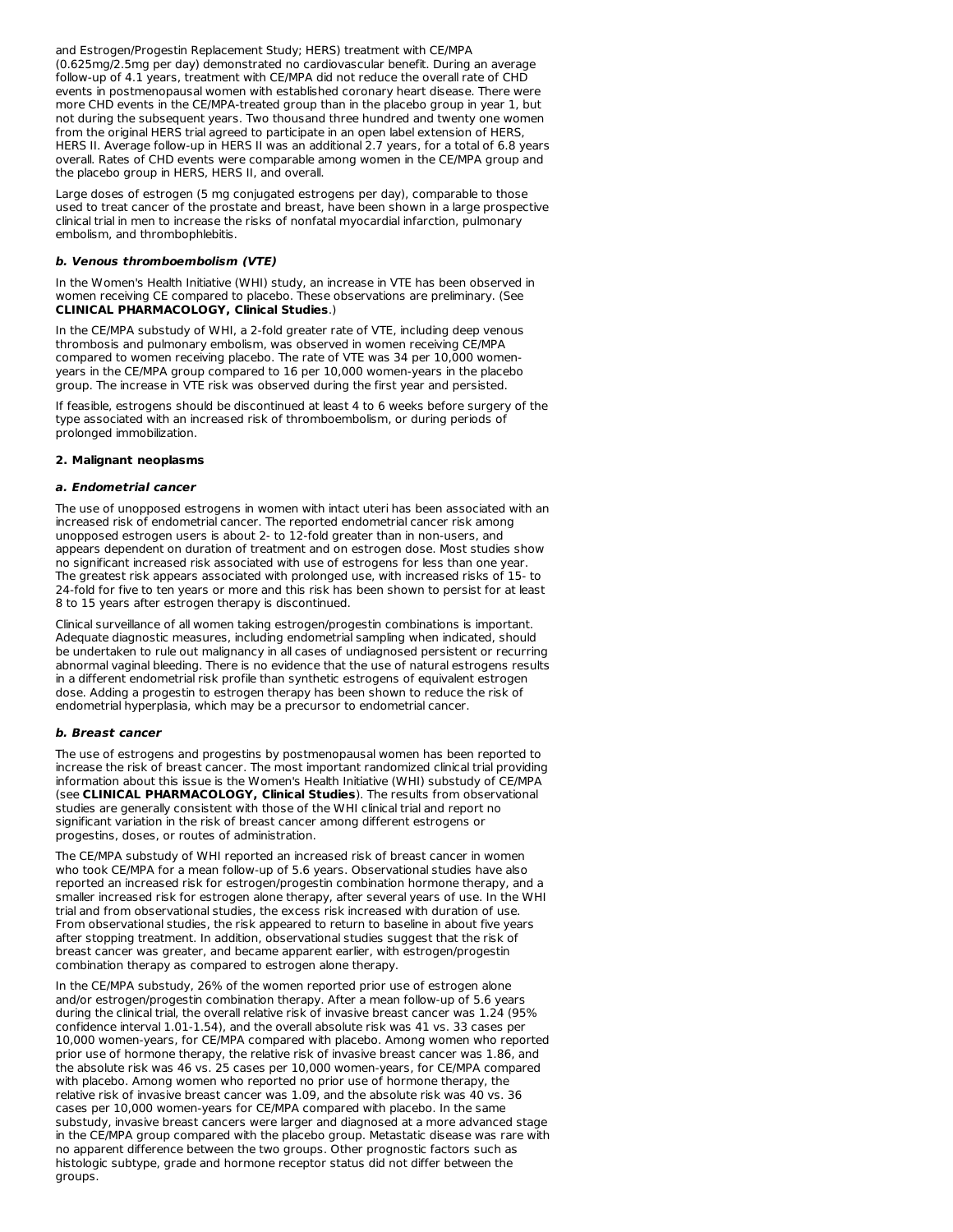The use of estrogen plus progestin has been reported to result in an increase in abnormal mammograms requiring further evaluation. All women should receive yearly breast examinations by a healthcare provider and perform monthly breast selfexaminations. In addition, mammography examinations should be scheduled based on patient age, risk factors, and prior mammogram results.

## c. Ovarian cancer

The CE/MPA substudy of WHI reported that estrogen plus progestin increased the risk of ovarian cancer. After an average follow-up of 5.6 years, the relative risk for ovarian cancer for CE/MPA versus placebo was 1.58 (95% confidence interval 0.77 – 3.24) but was not statistically significant. The absolute risk for CE/MPA versus placebo was 4.2 versus 2.7 cases per 10,000 women-years.

A meta-analysis of 17 prospective and 35 retrospective epidemiology studies found that women who used hormonal therapy for menopausal symptoms had an increased risk for ovarian cancer. The primary analysis, using case-control comparisons, included 12,110 cancer cases from the 17 prospective studies. The relative risks associated with current use of hormonal therapy was 1.41 (95% confidence interval [CI] 1.32 to 1.50); there was no difference in the risk estimates by duration of the exposure (less than 5 years [median of 3 years] vs. greater than 5 years [median of 10 years] of use before the cancer diagnosis). The relative risk associated with combined current and recent use (discontinued use within 5 years before cancer diagnosis) was 1.37 (95% CI 1.27- 1.48), and the elevated risk was significant for both estrogen-alone and estrogen plus progestin products. The exact duration of hormone therapy use associated with an increased risk of ovarian cancer, however, is unknown.

## **3. Dementia**

In the Women's Health Initiative Memory Study (WHIMS), 4,532 generally healthy postmenopausal women 65 years of age and older were studied, of whom 35% were 70 to 74 years of age and 18% were 75 or older. After an average follow-up of 4 years, 40 women being treated with CE/MPA (1.8%,  $n = 2,229$ ) and 21 women in the placebo group (0.9%,  $n = 2,303$ ) received diagnoses of probable dementia. The relative risk for CE/MPA versus placebo was 2.05 (95% confidence interval 1.21 – 3.48), and was similar for women with and without histories of menopausal hormone use before WHIMS. The absolute risk of probable dementia for CE/MPA versus placebo was 45 versus 22 cases per 10,000 women-years, and the absolute excess risk for CE/MPA was 23 cases per 10,000 women-years. It is unknown whether these findings apply to younger postmenopausal women. (See **CLINICAL PHARMACOLOGY, Clinical Studies** and **PRECAUTIONS, Geriatric Use**).

It is unknown whether these findings apply to estrogen alone therapy.

#### **4. Gallbladder disease**

A 2- to 4-fold increase in the risk of gallbladder disease requiring surgery in postmenopausal women receiving estrogens has been reported.

#### **5. Hypercalcemia**

Estrogen administration may lead to severe hypercalcemia in patients with breast cancer and bone metastases. If hypercalcemia occurs, use of the drug should be stopped and appropriate measures taken to reduce the serum calcium level.

#### **6. Visual abnormalities**

Retinal vascular thrombosis has been reported in patients receiving estrogens. Discontinue medication pending examination if there is sudden partial or complete loss of vision, or a sudden onset of proptosis, diplopia, or migraine. If examination reveals papilledema or retinal vascular lesions, estrogens should be permanently discontinued.

### **PRECAUTIONS**

#### **A. GENERAL**

1. Addition of a progestin when a woman has not had a hysterectomy

Studies of the addition of a progestin for 10 or more days of a cycle of estrogen administration, or daily with estrogen in a continuous regimen, have reported a lowered incidence of endometrial hyperplasia than would be induced by estrogen treatment alone. Endometrial hyperplasia may be a precursor to endometrial cancer.

There are, however, possible risks that may be associated with the use of progestins with estrogens compared to estrogen-alone regimens. These include a possible increased risk of breast cancer.

#### 2. Elevated blood pressure

In a small number of case reports, substantial increases in blood pressure have been attributed to idiosyncratic reactions to estrogens. In a large, randomized, placebocontrolled clinical trial, a generalized effect of estrogen therapy on blood pressure was not seen. Blood pressure should be monitored at regular intervals with estrogen use.

#### 3. Hypertriglyceridemia

In patients with pre-existing hypertriglyceridemia, estrogen therapy may be associated with elevations of plasma triglycerides leading to pancreatitis and other complications.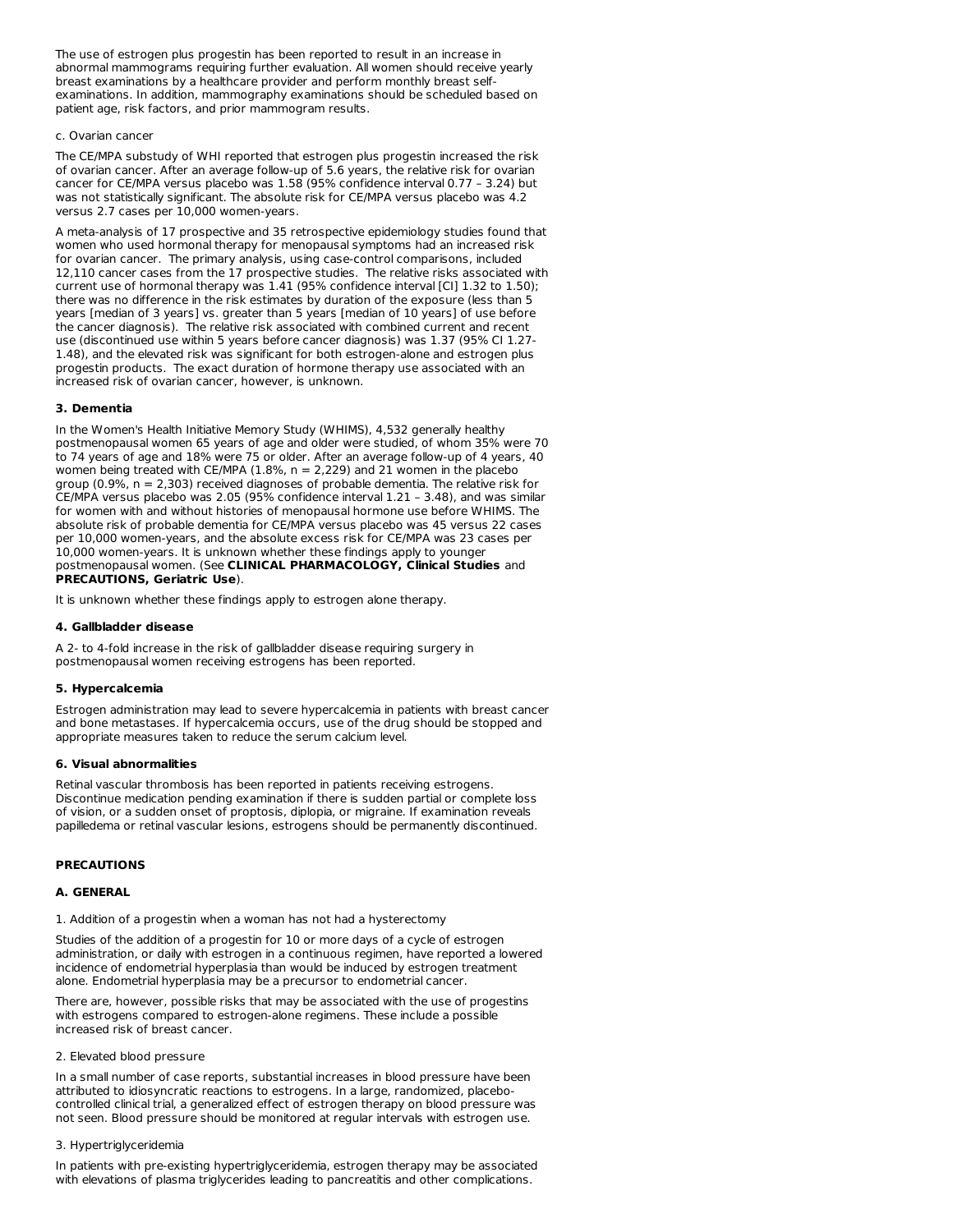#### 4. Impaired liver function and past history of cholestatic jaundice

Estrogens may be poorly metabolized in patients with impaired liver function. For patients with a history of cholestatic jaundice associated with past estrogen use or with pregnancy, caution should be exercised and in the case of recurrence, medication should be discontinued.

#### 5. Hypothyroidism

Estrogen administration leads to increased thyroid-binding globulin (TBG) levels. Patients with normal thyroid function can compensate for the increased TBG by making more thyroid hormone, thus maintaining free T $_4$  and T $_3$  serum concentrations in the normal range. Patients dependent on thyroid hormone replacement therapy who are also receiving estrogens may require increased doses of their thyroid replacement therapy. These patients should have their thyroid function monitored in order to maintain their free thyroid hormone levels in an acceptable range.

#### 6. Fluid retention

Because estrogens may cause some degree of fluid retention, patients with conditions that might be influenced by this factor, such as a cardiac or renal dysfunction, warrant careful observation when estrogens are prescribed.

# 7. Hypocalcemia

Estrogens should be used with caution in individuals with severe hypocalcemia.

#### 8. Exacerbation of endometriosis

Endometriosis may be exacerbated with administration of estrogens. A few cases of malignant transformation of residual endometrial implants have been reported in women treated post-hysterectomy with estrogen alone therapy. For patients known to have residual endometriosis post-hysterectomy, the addition of progestin should be considered.

#### 9. Exacerbation of other conditions

Estrogens may cause an exacerbation of asthma, diabetes mellitus, epilepsy, migraine or porphyria, systemic lupus erythematosus, and hepatic hemangiomas and should be used with caution in women with these conditions.

#### 10. Hypercoagulability

Some studies have shown that women taking estrogen replacement therapy have hypercoagulability, primarily related to decreased antithrombin activity. This effect appears dose- and duration-dependent and is less pronounced than that associated with oral contraceptive use. Also, postmenopausal women tend to have increased coagulation parameters at baseline compared to premenopausal women. There is some suggestion that low dose postmenopausal mestranol may increase the risk of thromboembolism, although the majority of studies (of primarily conjugated estrogens users) report no such increase.

#### 11. Uterine bleeding and mastodynia

Certain patients may develop undesirable manifestations of estrogenic stimulation, such as abnormal uterine bleeding and mastodynia.

#### **B. Patient Information**

Physicians are advised to discuss the **PATIENT INFORMATION** leaflet with patients for whom they prescribe DELESTROGEN.

#### **C. Laboratory Tests**

Estrogen administration should be initiated at the lowest dose approved for the indication and then guided by clinical response rather than by serum hormone levels (e.g., estradiol, FSH).

### **D. Drug/Laboratory Test Interactions**

1.Accelerated prothrombin time, partial thromboplastin time, and platelet aggregation time; increased platelet count; increased factors II, VII antigen, VIII antigen, VIII coagulant activity, IX, X, XII, VII-X complex, II-VII-X complex, and beta-thromboglobulin; decreased levels of antifactor Xa and antithrombin III, decreased antithrombin III activity; increased levels of fibrinogen and fibrinogen activity; increased plasminogen antigen and activity.

2.Increased thyroid-binding globulin (TBG) levels leading to increased circulating total thyroid hormone levels as measured by protein-bound iodine (PBI),  ${\tt T_4}$  levels (by column or by radioimmunoassay) or T $_3$  levels by radioimmunoassay. T $_3$  resin uptake is decreased, reflecting the elevated TBG. Free T $_4$  and free T $_3$  concentrations are unaltered. Patients on thyroid replacement therapy may require higher doses of thyroid hormone.

3.Other binding proteins may be elevated in serum (i.e., corticosteroid binding globulin (CBG), sex hormone binding globulin (SHBG)) leading to increased total circulating corticosteroids and sex steroids, respectively. Free hormone concentrations may be decreased. Other plasma proteins may be increased (angiotensinogen/renin substrate, alpha-1-antitrypsin, ceruloplasmin).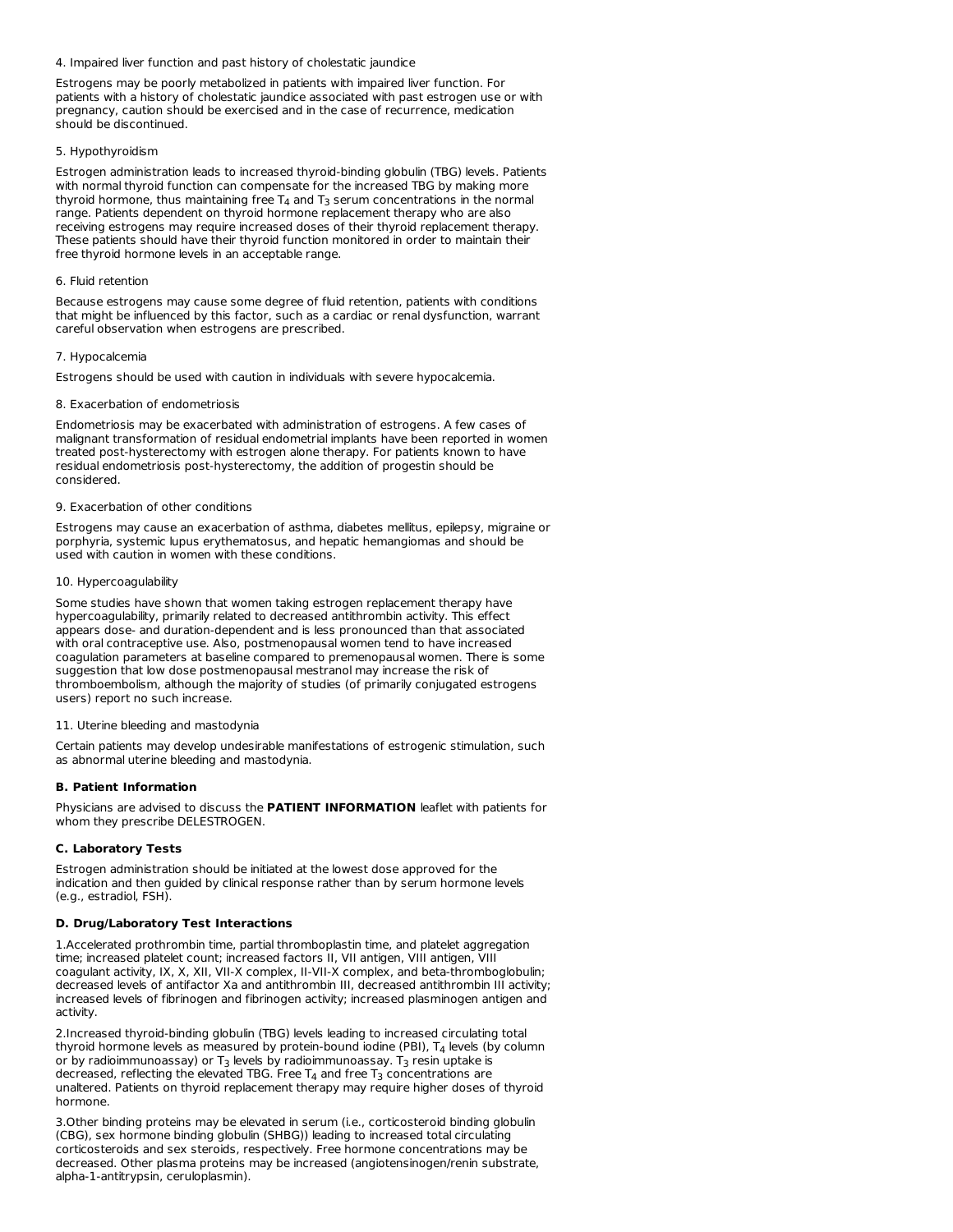4.Increased plasma HDL and  $\mathsf{HDL}_2$  cholesterol subfraction concentrations, reduced LDL cholesterol concentration, increased triglycerides levels.

5.Impaired glucose tolerance.

6.Reduced response to metyrapone test.

## **E. Carcinogenesis, Mutagenesis, and Impairment of Fertility**

Long-term continuous administration of estrogen, with and without progestin, in women with and without a uterus, has shown an increased risk of endometrial cancer, breast cancer, and ovarian cancer. (See **BOXED WARNINGS, WARNINGS** and **PRECAUTIONS**).

Long-term continuous administration of natural and synthetic estrogens in certain animal species increases the frequency of carcinomas of the breast, uterus, cervix, vagina, testis, and liver.

# **F. Pregnancy**

DELESTROGEN should not be used during pregnancy. (See **CONTRAINDICATIONS**).

## **G. Nursing Mothers**

Estrogen administration to nursing mothers has been shown to decrease the quantity and quality of the milk. Detectable amounts of estrogens have been identified in the milk of mothers receiving this drug. Caution should be exercised when DELESTROGEN is administered to a nursing woman.

## **H. Pediatric Use**

Safety and effectiveness in pediatric patients have not been established. Large and repeated doses of estrogen over an extended period of time may accelerate epiphyseal closure. Therefore, periodic monitoring of bone maturation and effects on epiphyseal centers is recommended in patients in whom bone growth is not complete.

## **I. Geriatric Use**

Clinical studies of estradiol valerate did not include sufficient numbers of subjects aged 65 and over to determine whether they respond differently from younger subjects.

In the Women's Health Initiative Memory Study, including 4,532 women 65 years of age and older, followed for an average of 4 years, 82% ( $n = 3,729$ ) were 65 to 74 while 18%  $(n = 803)$  were 75 and over. Most women (80%) had no prior hormone therapy use. Women treated with conjugated estrogens plus medroxyprogesterone acetate were reported to have a two-fold increase in the risk of developing probable dementia. Alzheimer's disease was the most common classification of probable dementia in both the conjugated estrogens plus medroxyprogesterone acetate group and the placebo group. Ninety percent of the cases of probable dementia occurred in the 54% of the women that were older than 70. (See **WARNINGS, Dementia**).

It is unknown whether these findings apply to estrogen alone therapy.

#### **ADVERSE REACTIONS**

## See **BOXED WARNINGS, WARNINGS,** and **PRECAUTIONS**.

Because clinical trials are conducted under widely varying conditions, adverse reaction rates observed in the clinical trials of a drug cannot be directly compared to rates in the clinical trials of another drug and may not reflect the rates observed in practice. The adverse reaction information from clinical trials does, however, provide a basis for identifying the adverse events that appear to be related to drug use and for approximating rates.

The following additional adverse reactions have been reported with estrogen and/or progestin therapy.

# **1. Genitourinary system**

Changes in vaginal bleeding pattern and abnormal withdrawal bleeding or flow; breakthrough bleeding; spotting; dysmenorrhea, increase in size of uterine leiomyomata; vaginitis, including vaginal candidiasis; change in amount of cervical secretion; changes in cervical ectropion; ovarian cancer; endometrial hyperplasia; endometrial cancer.

### **2. Breasts**

Tenderness, enlargement, pain, nipple discharge, galactorrhea; fibrocystic breast changes; breast cancer.

#### **3. Cardiovascular**

Deep and superficial venous thrombosis; pulmonary embolism; thrombophlebitis; myocardial infarction; stroke; increase in blood pressure.

#### **4. Gastrointestinal**

Nausea, vomiting; abdominal cramps, bloating; cholestatic jaundice; increased incidence of gallbladder disease; pancreatitis, enlargement of hepatic hemangiomas.

# **5. Skin**

Chloasma or melasma, which may persist when drug is discontinued; erythema multiforme; erythema nodosum; hemorrhagic eruption; loss of scalp hair; hirsutism; pruritus, rash.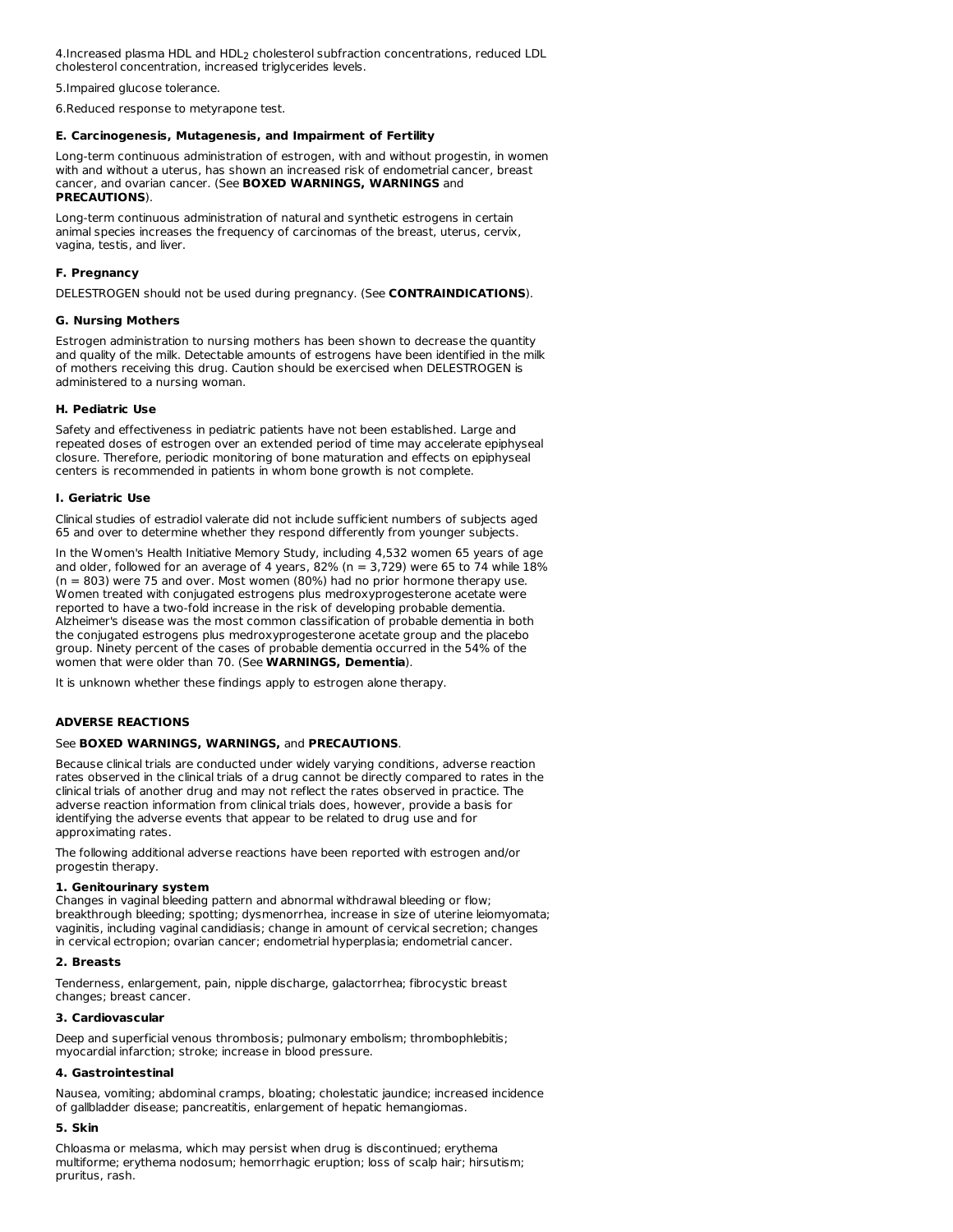## **6. Eyes**

Retinal vascular thrombosis; intolerance to contact lenses.

#### **7. Central Nervous System**

Headache; migraine; dizziness; mental depression; chorea; nervousness; mood disturbances; irritability; exacerbation of epilepsy, dementia.

#### **8. Miscellaneous**

Increase or decrease in weight; reduced carbohydrate tolerance; aggravation of porphyria; edema; arthalgias; leg cramps; changes in libido; urticaria, angioedema, anaphylactoid/anaphylactic reactions; hypocalcemia; exacerbation of asthma; increased triglycerides.

**For medical advice about adverse reactions contact your medical professional. To report SUSPECTED ADVERSE REACTIONS, contact Par Pharmaceutical at 1-800-828-9393 or FDA at 1-800-FDA-1088 (1-800-332- 1088) or www.fda.gov/medwatch.**

#### **OVERDOSAGE**

Serious ill effects have not been reported following acute ingestion of large doses of estrogen-containing drug products by young children. Overdosage of estrogen may cause nausea and vomiting, and withdrawal bleeding may occur in females.

#### **DOSAGE AND ADMINISTRATION**

When estrogen is prescribed for a postmenopausal woman with a uterus, progestin should also be initiated to reduce the risk of endometrial cancer. A woman without a uterus does not need progestin. Use of estrogen, alone or in combination with a progestin, should be with the lowest effective dose and for the shortest duration consistent with treatment goals and risks for the individual woman. Patients should be reevaluated periodically as clinically appropriate (e.g., 3-month to 6-month intervals) to determine if treatment is still necessary (See **BOXED WARNINGS** and **WARNINGS**). For women who have a uterus, adequate diagnostic measures, such as endometrial sampling, when indicated, should be undertaken to rule out malignancy in cases of undiagnosed persistent or recurring abnormal vaginal bleeding.

Care should be taken to inject deeply into the upper, outer quadrant of the gluteal muscle following the usual precautions for intramuscular administration. By virtue of the low viscosity of the vehicles, the various preparations of DELESTROGEN (estradiol valerate injection, USP) may be administered with a small gauge needle (i.e., 20 Gauge  $\times$ 1 ½ inches long). Since the 40 mg potency provides a high concentration in a small volume, particular care should be observed to administer the full dose.

DELESTROGEN should be visually inspected for particulate matter and color prior to administration; the solution is clear, colorless to pale yellow. Storage at low temperatures may result in the separation of some crystalline material which redissolves readily on warming.

Note: A dry needle and syringe should be used. Use of a wet needle or syringe may cause the solution to become cloudy; however, this does not affect the potency of the material.

Patients should be started at the lowest dose for the indication. The lowest effective dose of DELESTROGEN has not been determined for any indication. Treated patients with an intact uterus should be monitored closely for signs of endometrial cancer, and appropriate diagnostic measures should be taken to rule out malignancy in the event of persistent or recurring abnormal vaginal bleeding. See **PRECAUTIONS** concerning addition of a progestin.

#### **1. For treatment of moderate to severe vasomotor symptoms, vulvar and vaginal atrophy associated with the menopause, the lowest dose and regimen that will control symptoms should be chosen and medication should be discontinued as promptly as possible.**

The usual dosage is 10 to 20 mg DELESTROGEN every four weeks.

Attempts to discontinue or taper medication should be made at 3-month to 6-month intervals.

#### **2. For treatment of female hypoestrogenism due to hypogonadism, castration, or primary ovarian failure.**

The usual dosage is 10 to 20 mg DELESTROGEN every four weeks.

#### **3. For treatment of advanced androgen-dependent carcinoma of the prostate, for palliation only.**

The usual dosage is 30 mg or more administered every one or two weeks.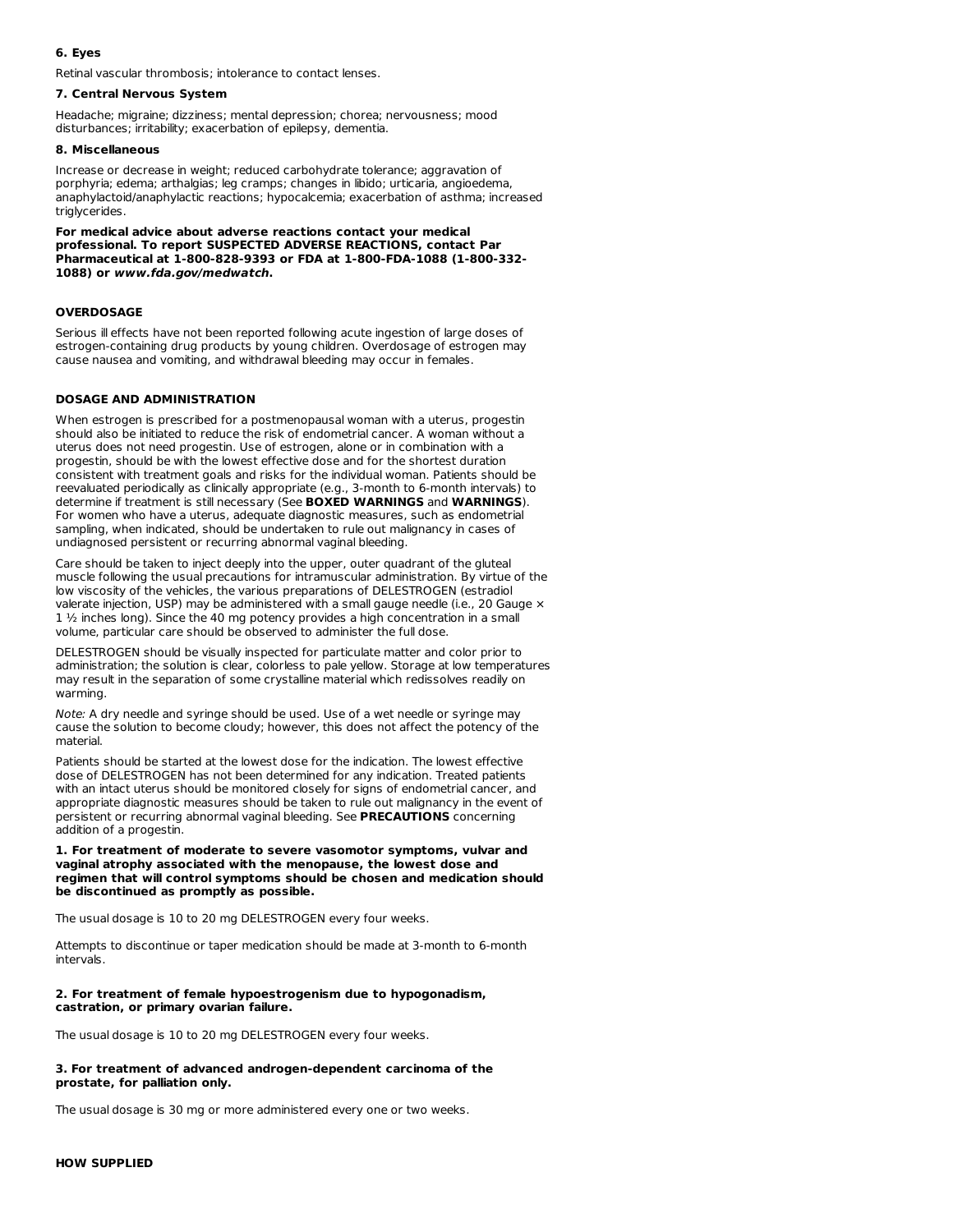DELESTROGEN® (estradiol valerate injection, USP)

#### Multiple Dose Vials

- 10 mg/mL (5 mL): NDC 42023-110-01
- 20 mg/mL (5 mL): NDC 42023-111-01
- 40 mg/mL (5 mL): NDC 42023-112-01

## **STORAGE**

Store between 20° to 25°C (68° to 77°F). (See USP Controlled Room Temperature.)

Keep out of reach of children.

# **PATIENT INFORMATION**

#### **DELESTROGEN ®**

## **(estradiol valerate injection, USP)**

Read this **PATIENT INFORMATION** before you start taking DELESTROGEN and read what you get each time you refill DELESTROGEN. There may be new information. This information does not take the place of talking to your healthcare provider about your medical condition or your treatment.

#### **WHAT IS THE MOST IMPORTANT INFORMATION I SHOULD KNOW ABOUT DELESTROGEN (AN ESTROGEN HORMONE)?**

- Estrogens increase the chances of getting cancer of the uterus. Report any unusual vaginal bleeding right away while you are taking estrogens. Vaginal bleeding after menopause may be a warning sign of cancer of the uterus (womb). Your healthcare provider should check any unusual vaginal bleeding to find out the cause.
- Do not use estrogens with or without progestins to prevent heart disease, heart attacks, or strokes.

Using estrogens with or without progestins may increase your chances of getting heart attacks, strokes, breast cancer, and blood clots. Using estrogens with progestins may increase your risk of dementia. You and your healthcare provider should talk regularly about whether you still need treatment with DELESTROGEN.

## **What is DELESTROGEN?**

DELESTROGEN is a medicine that contains estrogen hormones.

#### **What is DELESTROGEN used for?**

#### DELESTROGEN is used after menopause to:

**reduce moderate to severe hot flashes.** Estrogens are hormones made by a woman's ovaries. The ovaries normally stop making estrogens when a woman is between 45 to 55 years old. This drop in body estrogen levels causes the "change of life" or menopause (the end of monthly menstrual periods). Sometimes, both ovaries are removed during an operation before natural menopause takes place. The sudden drop in estrogen levels causes "surgical menopause."

When the estrogen levels begin dropping, some women develop very uncomfortable symptoms, such as feeling of warmth in the face, neck, and chest, or sudden strong feelings of heat and sweating ("hot flashes" or "hot flushes"). In some women, the symptoms are mild, and they will not need estrogens. In other women, symptoms can be more severe. You and your healthcare provider should talk regularly about whether you still need treatment with DELESTROGEN.

**treat moderate to severe dryness, itching, and burning in and around the vagina.** You and your healthcare provider should talk regularly about whether you still need treatment with DELESTROGEN to control these problems. If you use DELESTROGEN only to treat your dryness, itching, and burning in and around your vagina, talk with your healthcare provider about whether a topical vaginal product would be better for you.

# **Who should not take DELESTROGEN?**

Do not start taking DELESTROGEN if you:

- **have unusual vaginal bleeding.**
- **currently have or have had certain cancers.** Estrogens may increase the chances of getting certain types of cancers, including cancer of the breast or uterus. If you have or had cancer, talk with your healthcare provider about whether you should take DELESTROGEN.
- **had a stroke or heart attack in the past year.**
- **currently have or have had blood clots.**
- **currently have or have had liver problems.**
- **are allergic to DELESTROGEN or any of its ingredients.** See the end of this leaflet for a list of ingredients in DELESTROGEN.
- **think you may be pregnant.**

# **Tell your healthcare provider:**

- **if you are breastfeeding.** The hormone in DELESTROGEN can pass into your milk.
- **about all of your medical problems.** Your healthcare provider may need to check you more carefully if you have certain conditions, such as asthma (wheezing), epilepsy (seizures), migraine, endometriosis, lupus, problems with your heart, liver,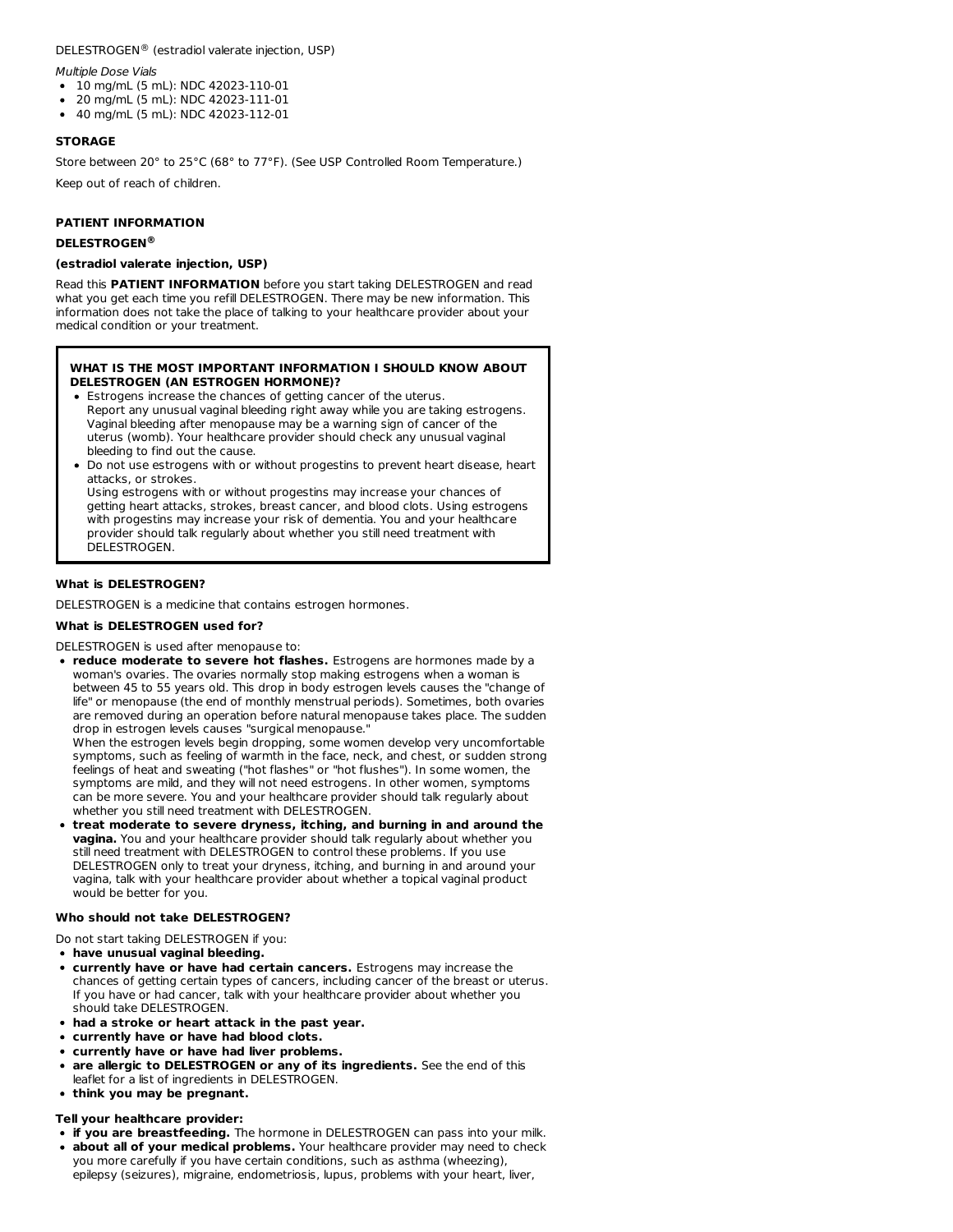thyroid, kidneys, or have high calcium levels in your blood.

- **about all the medicines you take.** This includes prescription and nonprescription medicines, vitamins, and herbal supplements. Some medicines may affect how DELESTROGEN works. DELESTROGEN may also affect how your other medicines work.
- **if you are going to have surgery or will be on bed rest.** You may need to stop taking estrogens.

#### **How should I take DELESTROGEN?**

DELESTROGEN should be injected deeply into the upper, outer quadrant of the gluteal muscle following the usual precautions for intramuscular administration. By virtue of the low viscosity of the vehicles, the various preparations of DELESTROGEN (estradiol valerate injection, USP) may be administered with a small gauge needle (i.e., 20 Gauge  $\times$ 1 ½ inches long). Since the 40 mg potency provides a high concentration in a small volume, particular care should be observed to administer the full dose.

DELESTROGEN should be visually inspected for particulate matter and color prior to administration; the solution is clear, colorless to pale yellow. Storage at low temperatures may result in the separation of some crystalline material which redissolves readily on warming.

Note: A dry needle and syringe should be used. Use of a wet needle or syringe may cause the solution to become cloudy; however, this does not affect the potency of the material.

1. Start at the lowest dose and talk to your healthcare provider about how well that dose is working for you.

2. Estrogens should be used at the lowest dose possible for your treatment only as long as needed. The lowest effective dose of DELESTROGEN has not been determined. You and your healthcare provider should talk regularly (for example, every 3 to 6 months) about the dose you are taking and whether you still need treatment with DELESTROGEN.

#### **How should I dispose of used syringes and needles?**

1. Do not re-use needles or syringes.

2. Do not throw the needles and syringes in household waste. These should be discarded into an appropriate container (such as a sharps container) immediately after use. Refer to state or local laws and regulations for appropriate container requirements.

3. Make sure the container is tightly capped.

4. Strategically place the container so as to minimize handling and keep out of the reach of children.

5. Label the container indicating the presence of used needles/sharps.

6. For disposal of containers containing used needles and syringes refer to the state or local laws and regulations or as instructed by your healthcare provider or pharmacist.

7. Refer to your health care provider or pharmacist for guidance, and for additional information contact the Coalition for Safe Community Needle Disposal online at

http://www.safeneedledisposal.org or refer to the FDA website Needles and Other Sharps at

http://www.fda.gov/MedicalDevices/ProductsandMedicalProcedures/HomeHealthandConsumer/ConsumerProducts/Sharps/default.htm

#### **How should I dispose of expired or unused DELESTROGEN?**

1. Do not flush unused DELESTROGEN or pour down the sink or drain.

2. Refer to the state or local laws and regulations for the safest and proper disposal of injectable medications. Contact your city or county government's household trash and recycling service to find out if a drug take-back program is available in your community. You can also refer to your health care provider or pharmacist for guidance.

3. For additional information refer to the following FDA websites:

Disposal of Unused Medicines: What You Should Know

http://www.fda.gov/drugs/resourcesforyou/consumers/buyingusingmedicinesafely/ensuringsafeuseofmedicine/safedisposalofmedicines/ucm186187.htm

How to Dispose of Unused Medicines

http://www.fda.gov/downloads/Drugs/ResourcesForYou/Consumers/BuyingUsingMedicineSafely/UnderstandingOverthe-CounterMedicines/ucm107163.pdf

# **What are the possible side effects of estrogens?**

#### **Less common but serious side effects include:**

- Breast cancer
- Cancer of the uterus
- Stroke
- Heart attack
- Blood clots
- Dementia
- Gallbladder disease

# Ovarian cancer

# **These are some of the warning signs of serious side effects:**

- Breast lumps
- Unusual vaginal bleeding
- Dizziness and faintness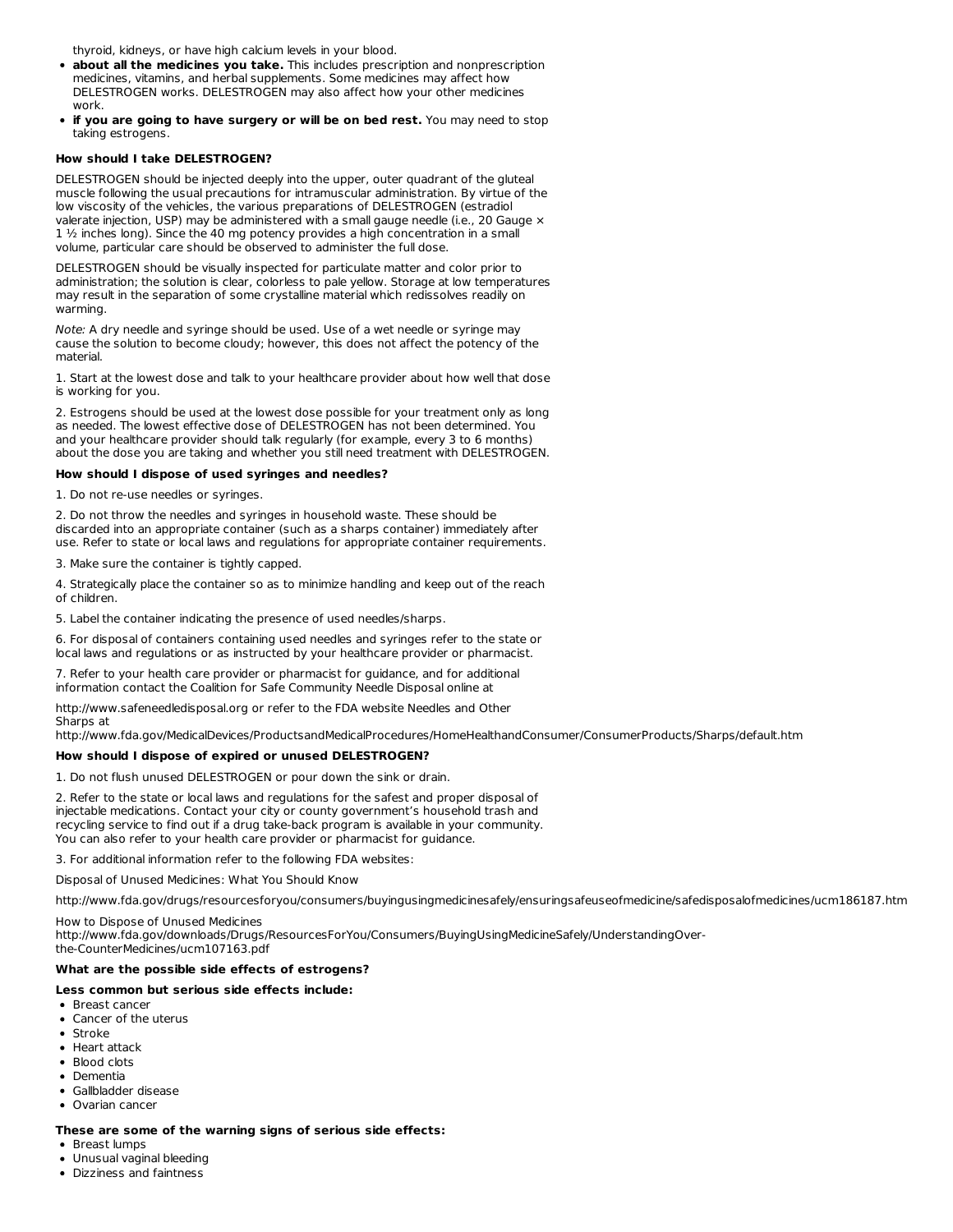- Changes in speech
- Severe headaches
- Chest pain
- Shortness of breath
- Pains in your legs
- Changes in vision
- Vomiting

Call your healthcare provider right away if you get any of these warning signs, or any other unusual symptom that concerns you.

# **Common side effects include:**

- Headache
- Breast pain
- Irregular vaginal bleeding or spotting
- Stomach/abdominal cramps, bloating
- Nausea and vomiting
- Hair loss

# **Other side effects include:**

- High blood pressure
- Liver problems
- High blood sugar
- Fluid retention
- Enlargement of benign tumors of the uterus ("fibroids")
- Vaginal yeast infection

These are not all the possible side effects of DELESTROGEN. For more information, ask your healthcare provider or pharmacist.

# **What can I do to lower my chances of a serious side effect with DELESTROGEN?**

Talk with your healthcare provider regularly about whether you should continue taking DELESTROGEN. If you have a uterus, talk to your healthcare provider about whether the addition of a progestin is right for you. See your healthcare provider right away if you get vaginal bleeding while taking DELESTROGEN. Have a breast exam and mammogram (breast X-ray) every year unless your healthcare provider tells you something else. If members of your family have had breast cancer or if you have ever had breast lumps or an abnormal mammogram, you may need to have breast exams more often. If you have high blood pressure, high cholesterol (fat in the blood), diabetes, are overweight, or if you use tobacco, you may have higher chances for getting heart disease. Ask your healthcare provider for ways to lower your chances for getting heart disease.

# **General information about safe and effective use of DELESTROGEN**

Medicines are sometimes prescribed for conditions that are not mentioned in patient information leaflets. Do not take DELESTROGEN for conditions for which it was not prescribed. Do not give DELESTROGEN to other people, even if they have the same symptoms you have. It may harm them.

# **Keep DELESTROGEN out of the reach of children.**

This leaflet provides a summary of the most important information about DELESTROGEN. If you would like more information, talk with your healthcare provider or pharmacist. You can ask for information about DELESTROGEN that is written for health professionals. You can get more information by calling the toll free number 1-800-828- 9393.

# **What are the ingredients in DELESTROGEN?**

DELESTROGEN is supplied in three 5 mL multiple dose vials; 10 mg/mL, 20 mg/mL, and 40 mg/mL strengths. The 10 mg/mL strength contains 10 mg estradiol valerate in a solution of chlorobutanol and sesame oil. The 20 mg/mL strength contains 20 mg estradiol valerate in a solution of benzyl benzoate, benzyl alcohol, and castor oil. The 40 mg/mL strength contains 40 mg estradiol valerate in a solution of benzyl benzoate, benzyl alcohol, and castor oil.

# **How should I store DELESTROGEN?**

Store DELESTROGEN at room temperature between 20° to 25°C (68° to 77°F). (See USP Controlled Room Temperature.)

Distributed by:

**Par Pharmaceutical**

Chestnut Ridge, NY 10977

Revised: 06/21

# **PRINCIPAL DISPLAY PANEL - 10 mg/mL Vial Label**

**NDC 42023-110-01**

**DELESTROGEN ®(estradiol valerate injection, USP)**

**50 mg/5 mL**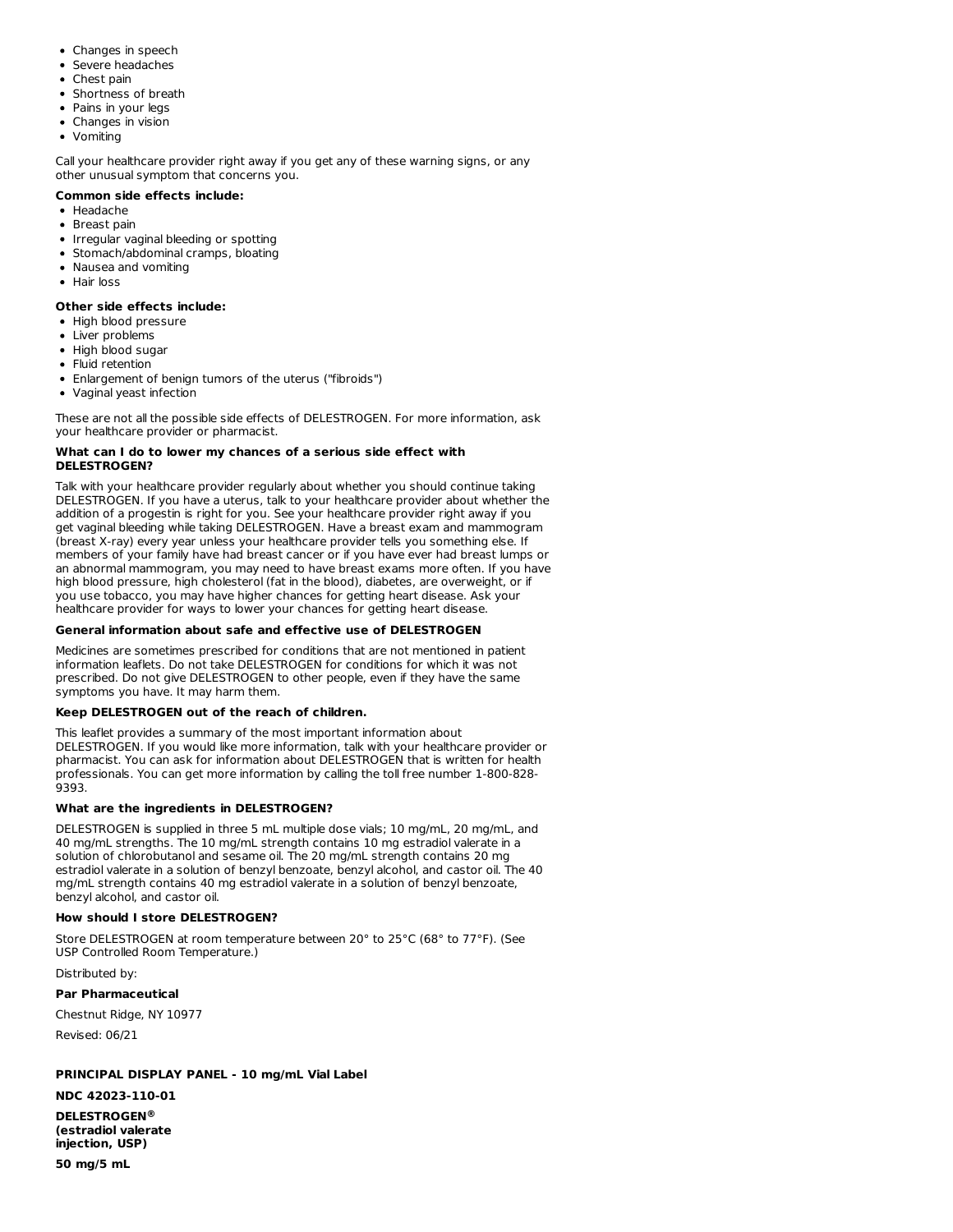#### **(10 mg/mL)**

**For Intramuscular Use Only**

# **5 mL Multiple Dose Vial**



**10 mg/mL vial label**

**PRINCIPAL DISPLAY PANEL - 20 mg/mL Vial Label**

**NDC 42023-111-01**

**DELESTROGEN** ® **(estradiol valerate injection, USP)**

**100 mg/5 mL**

**(20 mg/mL)**

**For Intramuscular Use Only**

### **5 mL Multiple Dose Vial**



#### **PRINCIPAL DISPLAY PANEL - 40 mg/mL Vial Label**

# **NDC 42023-112-01**

**DELESTROGEN ®(estradiol valerate injection, USP)**

**200 mg/5 mL**

**(40 mg/mL)**

**For Intramuscular Use Only**

### **5 mL Multiple Dose Vial**



**40 mg/mL vial label**

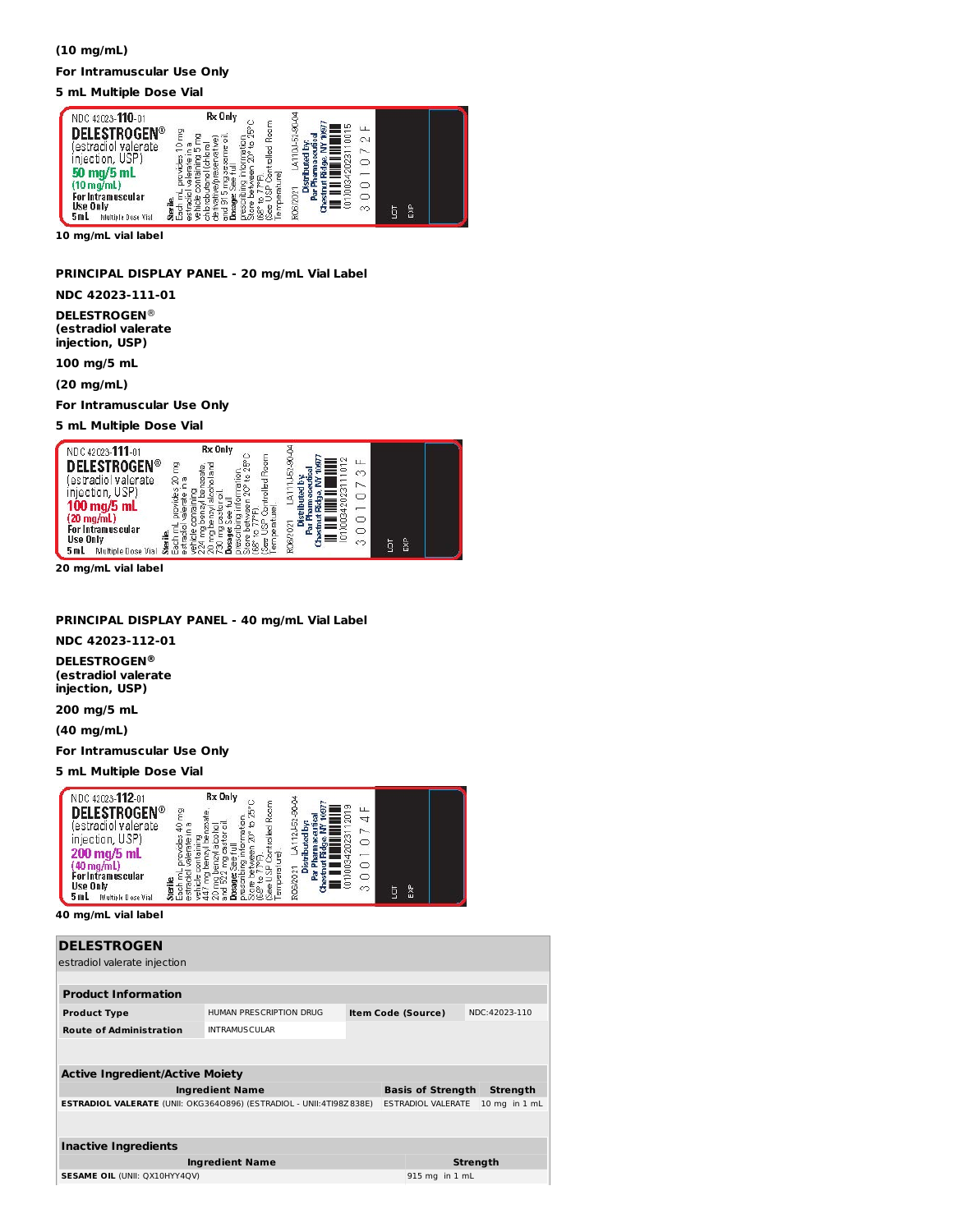| CHLOROBUTANOL (UNII: HM4YQM8WRC)                                                                                                                                                    |                            | 5 mg in 1 mL                                                                                                                   |            |                                       |                                     |
|-------------------------------------------------------------------------------------------------------------------------------------------------------------------------------------|----------------------------|--------------------------------------------------------------------------------------------------------------------------------|------------|---------------------------------------|-------------------------------------|
|                                                                                                                                                                                     |                            |                                                                                                                                |            |                                       |                                     |
| Packaging                                                                                                                                                                           |                            |                                                                                                                                |            |                                       |                                     |
| <b>Item Code</b><br>#                                                                                                                                                               |                            | <b>Package Description</b>                                                                                                     |            | <b>Marketing Start</b><br>Date        | <b>Marketing End</b><br>Date        |
| NDC:42023-<br>$\mathbf{1}$<br>110-01                                                                                                                                                | <b>Combination Product</b> | 5 mL in 1 VIAL, MULTI-DOSE; Type 0: Not a                                                                                      | 11/01/2007 |                                       |                                     |
| <b>Marketing Information</b>                                                                                                                                                        |                            |                                                                                                                                |            |                                       |                                     |
| Marketing<br>Category                                                                                                                                                               |                            | <b>Application Number or Monograph</b><br>Citation                                                                             |            | <b>Marketing Start</b><br>Date        | <b>Marketing End</b><br>Date        |
| <b>NDA</b>                                                                                                                                                                          | NDA009402                  |                                                                                                                                | 11/01/2007 |                                       |                                     |
| <b>DELESTROGEN</b><br>estradiol valerate injection                                                                                                                                  |                            |                                                                                                                                |            |                                       |                                     |
| <b>Product Information</b>                                                                                                                                                          |                            |                                                                                                                                |            |                                       |                                     |
| <b>Product Type</b>                                                                                                                                                                 |                            | HUMAN PRESCRIPTION DRUG                                                                                                        |            | Item Code (Source)                    | NDC:42023-111                       |
| <b>Route of Administration</b>                                                                                                                                                      |                            | <b>INTRAMUS CULAR</b>                                                                                                          |            |                                       |                                     |
|                                                                                                                                                                                     |                            |                                                                                                                                |            |                                       |                                     |
| <b>Active Ingredient/Active Moiety</b>                                                                                                                                              |                            |                                                                                                                                |            |                                       |                                     |
|                                                                                                                                                                                     |                            | <b>Ingredient Name</b>                                                                                                         |            | <b>Basis of Strength</b>              | Strength                            |
|                                                                                                                                                                                     |                            | ESTRADIOL VALERATE (UNII: OKG364O896) (ESTRADIOL - UNII:4TI98Z838E)                                                            |            | <b>ESTRADIOL VALERATE</b>             | 20 mg in 1 mL                       |
| Inactive Ingredients                                                                                                                                                                |                            | <b>Ingredient Name</b>                                                                                                         |            |                                       | <b>Strength</b>                     |
| <b>BENZYL BENZOATE (UNII: N863NB338G)</b>                                                                                                                                           |                            |                                                                                                                                |            | 224 mg in 1 mL                        |                                     |
| <b>BENZYL ALCOHOL (UNII: LKG8494WBH)</b>                                                                                                                                            |                            |                                                                                                                                |            | 20 mg in 1 mL                         |                                     |
| <b>CASTOR OIL (UNII: D5340Y2I9G)</b>                                                                                                                                                |                            |                                                                                                                                |            | 730 mg in 1 mL                        |                                     |
| Packaging                                                                                                                                                                           |                            |                                                                                                                                |            |                                       |                                     |
| <b>Item Code</b><br>#                                                                                                                                                               |                            | <b>Package Description</b>                                                                                                     |            | <b>Marketing Start</b><br><b>Date</b> | <b>Marketing End</b><br><b>Date</b> |
| NDC:42023-<br>$\mathbf{1}$<br>111-01                                                                                                                                                | <b>Combination Product</b> | 5 mL in 1 VIAL, MULTI-DOSE; Type 0: Not a                                                                                      | 11/01/2007 |                                       |                                     |
|                                                                                                                                                                                     |                            |                                                                                                                                |            |                                       |                                     |
| <b>Marketing Information</b>                                                                                                                                                        |                            |                                                                                                                                |            |                                       |                                     |
| Marketing                                                                                                                                                                           |                            | <b>Application Number or Monograph</b>                                                                                         |            | <b>Marketing Start</b>                | <b>Marketing End</b>                |
| Category<br><b>NDA</b>                                                                                                                                                              | NDA009402                  | <b>Citation</b>                                                                                                                | 11/01/2007 | Date                                  | <b>Date</b>                         |
|                                                                                                                                                                                     |                            |                                                                                                                                |            |                                       |                                     |
|                                                                                                                                                                                     |                            |                                                                                                                                |            |                                       |                                     |
|                                                                                                                                                                                     |                            | HUMAN PRESCRIPTION DRUG                                                                                                        |            | Item Code (Source)                    | NDC:42023-112                       |
|                                                                                                                                                                                     |                            | INTRAMUS CULAR                                                                                                                 |            |                                       |                                     |
|                                                                                                                                                                                     |                            |                                                                                                                                |            |                                       |                                     |
| <b>DELESTROGEN</b><br>estradiol valerate injection<br><b>Product Information</b><br><b>Product Type</b><br><b>Route of Administration</b><br><b>Active Ingredient/Active Moiety</b> |                            | <b>Ingredient Name</b><br>ESTRADIOL VALERATE (UNII: OKG3640896) (ESTRADIOL - UNII:4TI98Z838E) ESTRADIOL VALERATE 40 mg in 1 mL |            | <b>Basis of Strength</b>              | Strength                            |
| <b>Inactive Ingredients</b>                                                                                                                                                         |                            |                                                                                                                                |            |                                       |                                     |
|                                                                                                                                                                                     |                            | <b>Ingredient Name</b>                                                                                                         |            |                                       | Strength                            |
| <b>BENZYL BENZOATE (UNII: N863NB338G)</b><br><b>BENZYL ALCOHOL (UNII: LKG8494WBH)</b>                                                                                               |                            |                                                                                                                                |            | 447 mg in 1 mL<br>20 mg in 1 mL       |                                     |

| <b>Packaging</b> |                      |                                                                  |                                |                                     |  |
|------------------|----------------------|------------------------------------------------------------------|--------------------------------|-------------------------------------|--|
|                  | <b>Item Code</b>     | <b>Package Description</b>                                       | <b>Marketing Start</b><br>Date | <b>Marketing End</b><br><b>Date</b> |  |
|                  | NDC:42023-<br>112-01 | 5 mL in 1 VIAL, MULTI-DOSE; Type 0: Not a<br>Combination Product | 11/01/2007                     |                                     |  |
|                  |                      |                                                                  |                                |                                     |  |
|                  |                      |                                                                  |                                |                                     |  |

# **Marketing Information**